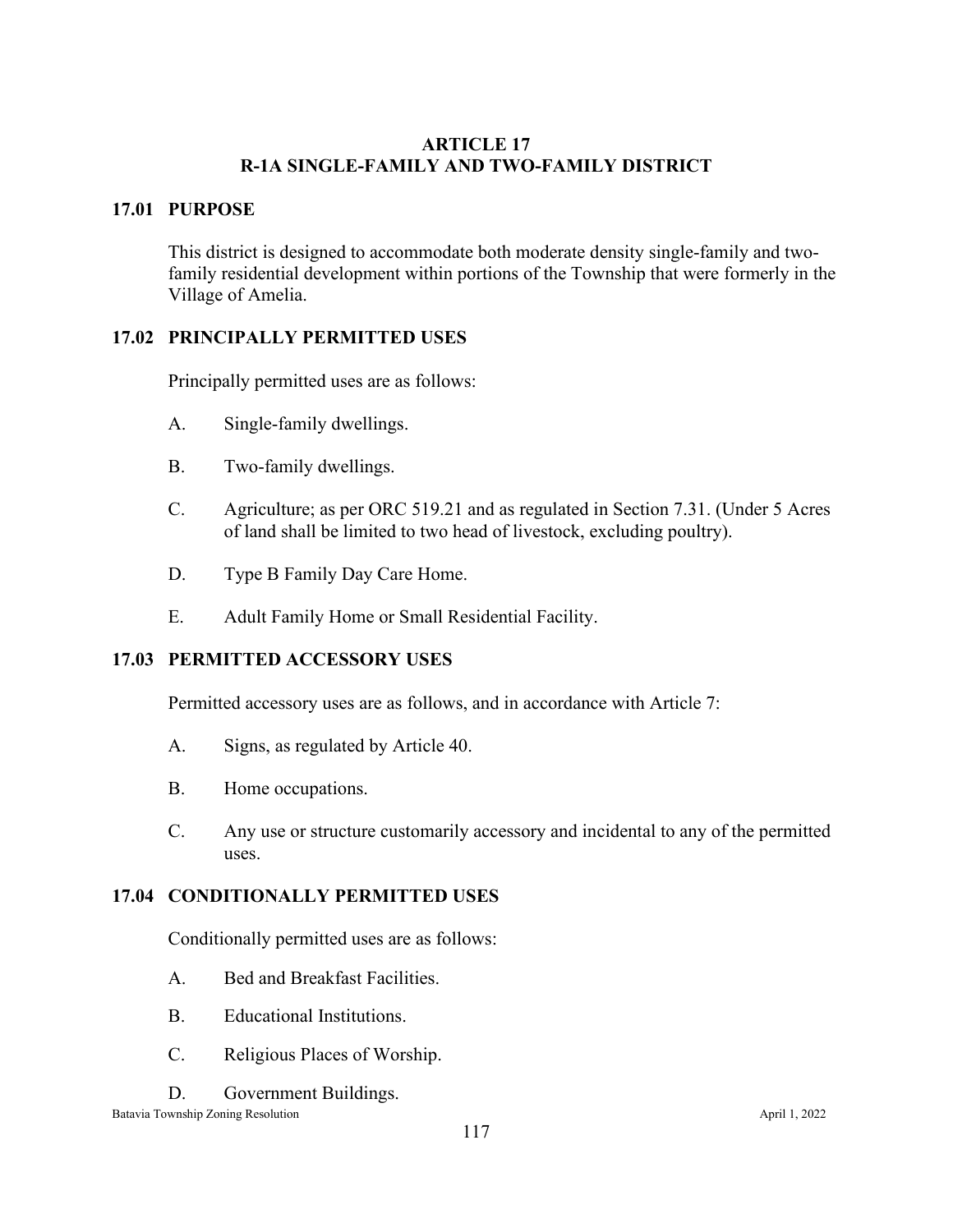- E. Non-Commercial Recreation Areas.
- F. Secondary Dwelling Units; as regulated in Article 7.
- G. Wireless Telecommunications Towers; as regulated in Section 7.12.
- J. Outdoor Stoves or Furnaces on lots three (3) acres or less; as regulated in Section 7.28.
- K. Small Wind Energy Conservation Systems on lots three (3) acres or less; as regulated in Section 7.29.

## **17.05 MINIMUM LOT AREA AND WIDTH**

The minimum lot area and width for properties in the R-1A Single-family and Twofamily District shall be as follows:

- A. Single-family dwellings shall have a minimum lot area of 20,000 square feet and a width of not less than 100 feet at the building setback line.
- B. Two-family dwellings shall have a minimum lot area of 20,000 square feet and a width of not less than 100 feet at the building setback line.
- C. Other uses shall have a minimum lot area of 1 acre and a width of not less than 100 feet at the building setback line.

## **17.06 MINIMUM FRONT YARD SETBACK**

The minimum front yard setback for properties in the R-1A Single-family and Twofamily District shall be 25 feet.

## **17.07 MINIMUM SIDE YARD SETBACK**

The minimum side yard setback for properties in the R-1A Single-family and Two-family District shall be 10 feet with a minimum total side yard setback of 40 feet.

#### **17.08 MINIMUM REAR YARD SETBACK**

The minimum rear yard setback for properties in the R-1A Single-family and Two-family District shall be 40 feet.